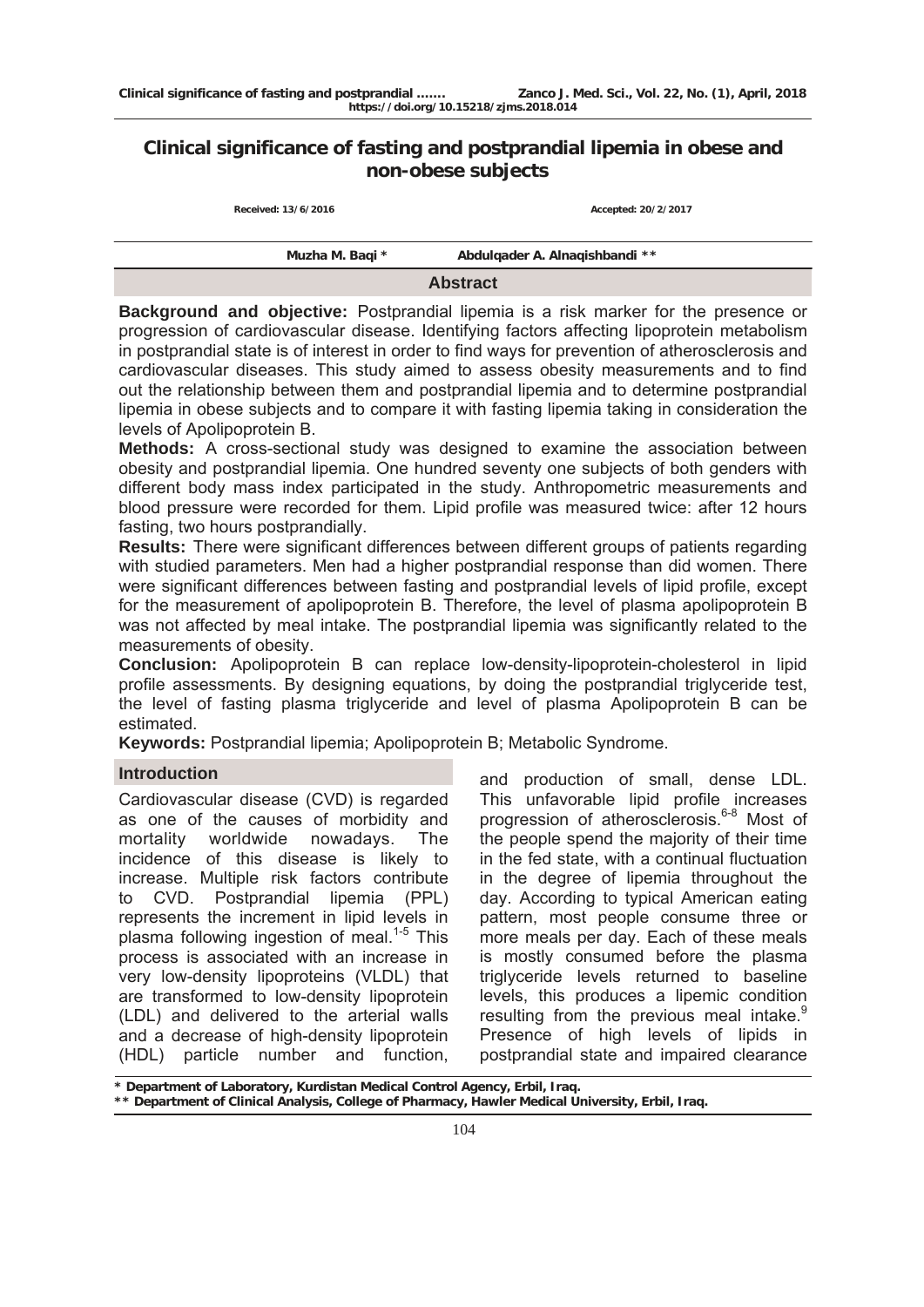|  |  | Clinical significance of fasting and postprandial |  |
|--|--|---------------------------------------------------|--|
|  |  |                                                   |  |

of postprandial lipoproteins have a closer relationship with atherosclerosis than levels in the fasting state. $10-12$  According to the findings from several previous studies, 40% of all patients with the premature coronary artery disease have normal fasting plasma lipids, while they suffer from impaired clearance of postprandial lipoproteins.<sup>13</sup> The postprandial lipoprotein metabolism is affected by several factors including dietary pattern, food composition, other conditions associated with lifestyle, physiological factors (age, gender, genetic background and postmenopausal status) and cardiometabolic conditions.<sup>14</sup> Studying the postprandial response can show multiple aspects of metabolic health that would not be noticeable from studying the fasting parameters. Although, fasting lipid and lipoprotein levels reflect steady state lipid metabolism even healthy subject is in a state of postprandial hypertriglyceridemia most of the time due to meal frequency.<sup>15</sup> Also, it would be much simpler for patients if a random non-fasting sample could be used.<sup>16</sup> The magnitude of PPL is increased by several risk factors including metabolic disorders. However, little is known about the relevance of postprandial lipemia in metabolic syndrome (MetS). $17$  In individuals likely to have excess abdominal fat, the National Health and Nutrition Examination Survey III committee recommended five main parameters in order to identify individuals with MetS. These five parameters consist of waist circumference, triglycerides (TGs), HDL-c, fasting glycemia, and blood pressure (BP). The committee prioritizes waist circumference over the body mass index (BMI) to estimate the amount of abdominal fat because abdominal obesity has been recognized as the most prevalent form of MetS in affluent, sedentary populations. Also, it recognized the importance of elevated TGs and reduced HDL-c concentrations as useful lipid markers of the presence of an atherogenic "Dysmetabolic" profile related to visceral obesity and ectopic fat deposition. Trying to identify individuals

with aggregation of risk factors provides additional useful information to guide clinical management.<sup>18,19</sup> This study aimed to determine PPL in obese subjects and to compare it with fasting lipemia taking into consideration the levels of Apolipoprotein B (ApoB).

### **Methods**

This cross-sectional study conducted in Rizgary Hospital (Outpatient Department) and private clinic in Erbil city, Kurdistan Region- Iraq, from September 2014 to January 2015. After taking permission from Hawler Medical University Ethics Committee for conducting this study and after signing on written consent, the study was done on 171 subjects with different BMI. All subjects were studied in the morning after 12 hours overnight fast. An ordinary meal was consumed, lipid profile measured in the fasting and 2 hours after the meal. The meal was containing a sandwich of fried meat, fried potato and pieces of uncooked tomato. In both samples which taken from them, uric acid, total cholesterol (TC), TG, HDL-c, LDL-c and ApoB were measured. Both genders were included, aged between 35-65 years. All subjects had no symptoms of illness, and normal values for BP, blood creatinine, urea, and activities of aspartate (AST) or alanine (ALT) aminotransferase. None had any endocrine or gastrointestinal disease. Participants were interviewed and informed about the aim and nature of the study and then written consent was obtained from each subject. Subjects with renal disease, chronic liver disease, pregnancy, Diabetes Mellitus and hormonal disturbances were excluded from the study. Blood analysis was done for serum urea, creatinine, AST, ALT, thyroid stimulating hormone (TSH), free thyroxine (FT4), glycated hemoglobin (HbA1c), uric acid. Lipid profile included TC, TG, HDL-c, direct LDL-c and ApoB measurements. The instrument used for the measurement of biochemical tests, including HbA1c, ALT, AST, urea, uric acid, TG, glucose, creatinine, LDL-c,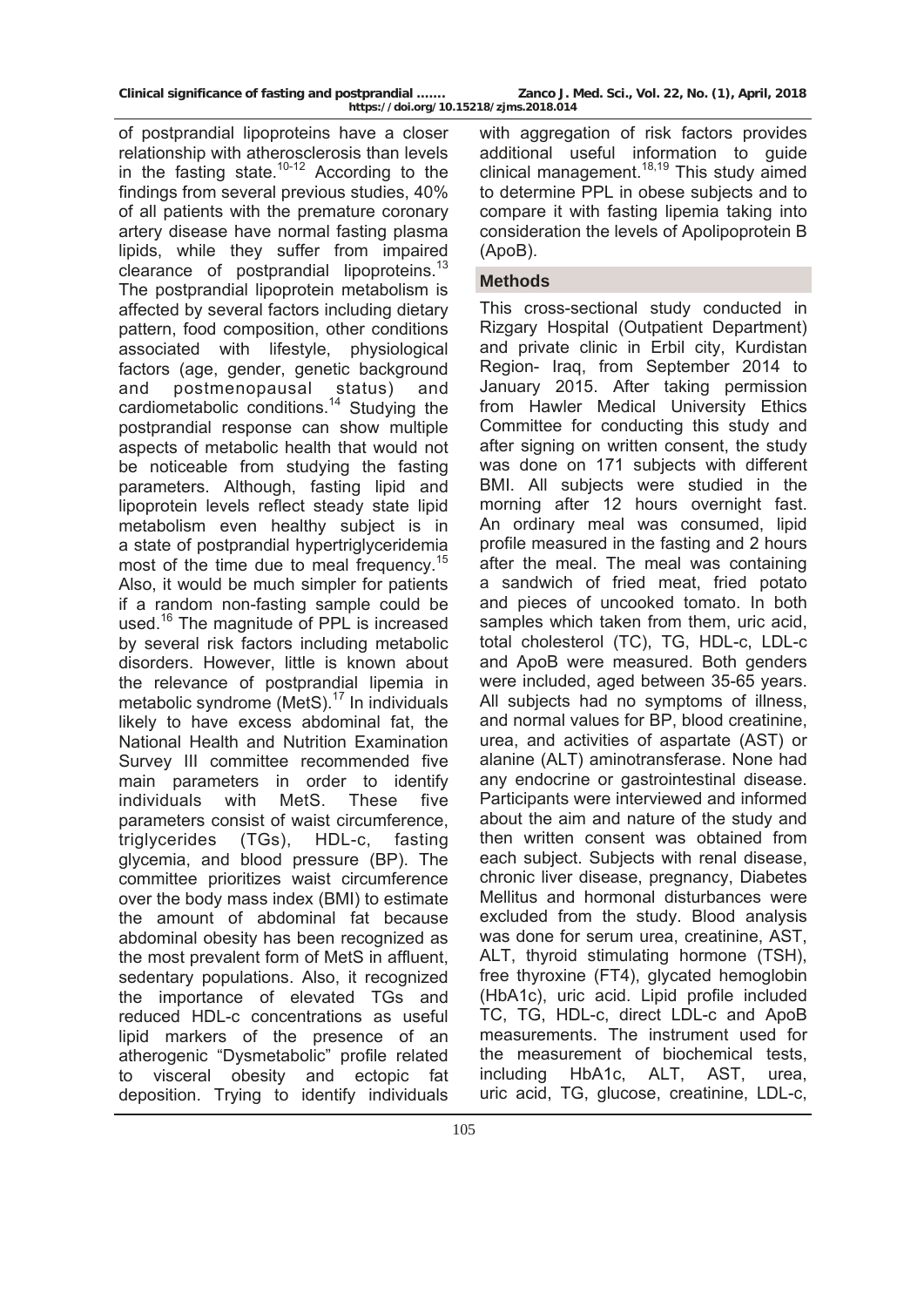| Clinical significance of fasting and postprandial |  | 1.1111.1100 |
|---------------------------------------------------|--|-------------|
|                                                   |  |             |

HDL-c, TC and ApoB, was the clinical chemistry analyzer cobas e311 Autoanalyzer machine (Roche Diagnostic GmbH D-68298, Mannheim, Germany). The instrument used for measurement of FT4 and TSH was cobas e 411 analyzer (Roche Diagnostic GmbH D-68298, Mannheim, Germany). According to their BMI, subjects were subdivided into obese subjects (30 or higher), overweight (25- 29.9) subjects, and within normal BMI (18.5- 24.9). Obese subjects were further classified into Class I (BMI≥ 30), Class II (BMI≥ 35) and Class III (BMI≥ 40). Waist to hip ratio (WHR) was calculated and used as a measure of visceral obesity, which was defined as WHR ≥ 0.85 for women and WHR≥ 0.9 for men.<sup>20-22</sup> Waist to height ratio (WHtR) also measured as a measure of visceral obesity. It was calculated by dividing waist to height and the value of ≥0.5 was regarded as at risk patients.20-22 Venous blood was sampled from the antecubital vein and collected into tubes with no anticoagulant and ethylene diamine tetraacetic acid (EDTA). Serum and plasma were separated from whole blood by centrifugation (5 min, 4100 rpm). Data were analyzed using the statistical package

for the social sciences (version 19). Student's t-test was used to compare between means of two groups (independent samples t-test). Paired t-test was used to compare values of fasting and postprandial lipids. Multiple regression was done where the dependent variable was ApoB (postprandial), and the independent variables were fasting TC, TG, HDL-c, and LDL-c. The correlation was used for finding the correlation between different criteria under the study. A *P* value of ≤0.05 was considered statistically significant.

# **Results**

The Table 1 shows the means of anthropometric measurements by gender. This study included 171 subjects (58 males and 113 females). There was a significant difference between mean BMI of females  $(31.7 \pm 7.4)$  and mean BMI of males  $(27.8 \pm 5.7)$ . There was a significant difference between mean WHR of females  $(0.849 \pm 0.074)$  and mean WHR of males  $(0.896 \pm 0.064)$ . There was a significant difference between mean WHtR of females  $(0.618 \pm 0.105)$  and mean WHtR of males  $(0.560 \pm 0.078)$ .

**Table 1:** Means of anthropometric measurements by gender.

| <b>Anthropometric measurements</b> | Females $(n=113)$ | Males $(n=58)$    | P value |
|------------------------------------|-------------------|-------------------|---------|
| BMI ( $\text{kg/m}^2$ )            | $31.7 \pm 7.4$    | $27.8 \pm 5.7$    | 0.0006  |
| Waist circumference (cm)           | $98.5 \pm 16.4$   | $97.8 \pm 13.1$   | 0.781   |
| Hip circumference (cm)             | $115.7 \pm 14.0$  | $108.9 \pm 10.5$  | 0.0014  |
| <b>WHR</b>                         | $0.849 + 0.074$   | $0.896\pm0.064$   | 0.0001  |
| <b>WHtR</b>                        | $0.618 \pm 0.105$ | $0.560 \pm 0.078$ | 0.0003  |

The results are expressed as mean ± SD.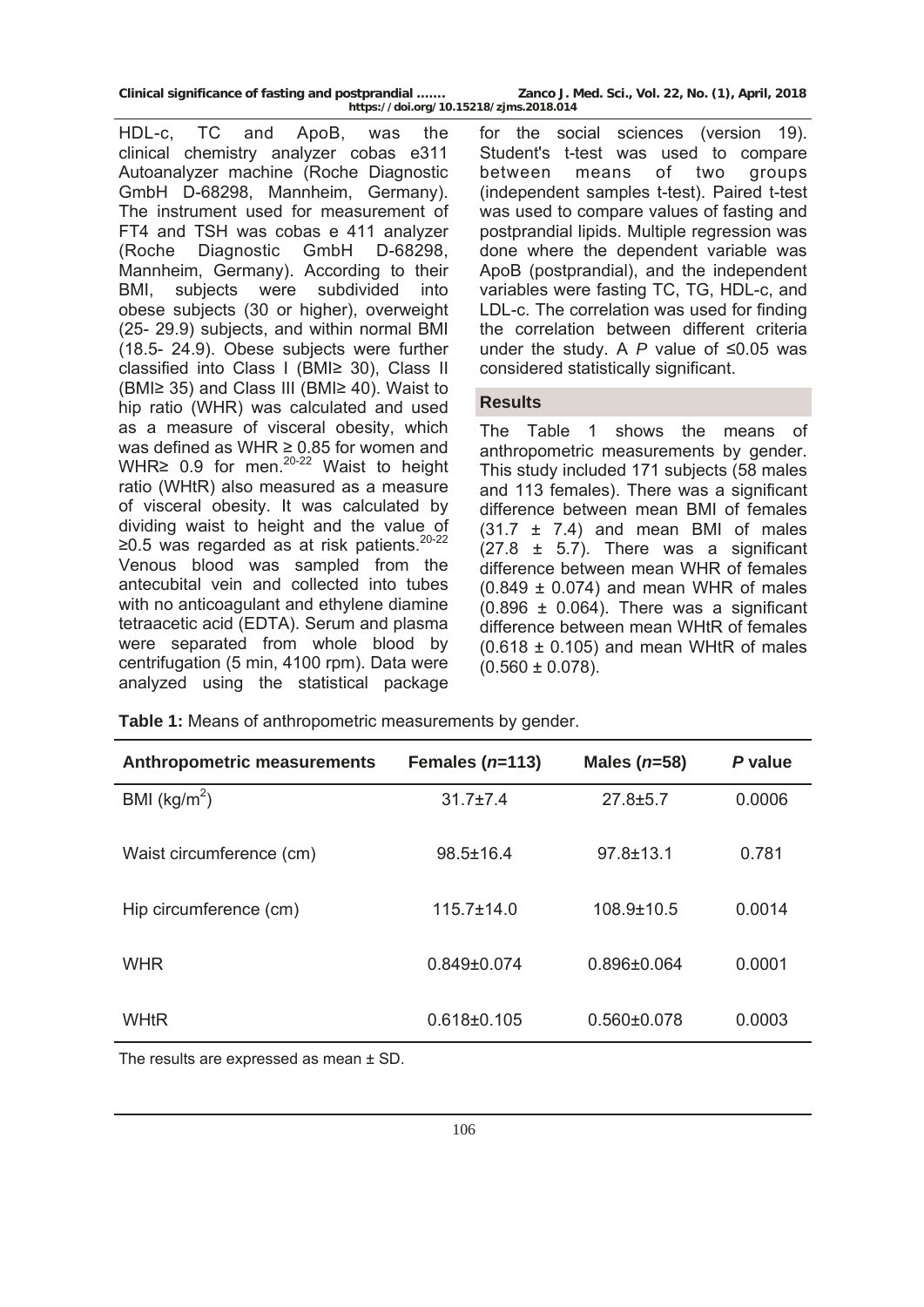Table 2 shows measurements of lipid profile and ApoB levels at fasting and postprandial states. As it is obvious, significant differences can be seen between fasting and postprandial levels of TC, TG, HDL-c and LDL-c measurements in both genders. There was no significant difference between fasting and postprandial levels of ApoB in both genders. Table 3 shows the determination of glucose, uric acid and HbA1c at fasting and postprandial states. There was a significant difference between fasting and postprandial glucose level in both genders.

|                 |                      | Female $(n=113)$                            | Male $(n=58)$        |                                 |                                  |
|-----------------|----------------------|---------------------------------------------|----------------------|---------------------------------|----------------------------------|
|                 | <b>Fasting state</b> | <b>Postprandial</b>                         | <b>Fasting state</b> | Postprandial                    | P value                          |
| TC (mg/dl)      | $169.7 \pm 36.1$     | 166.7±36.0<br>$(\pm p=0.5)$                 | 176.9±39.5           | 174.2±38.7<br>$(\pm p=0.7)$     |                                  |
| TG (mg/dl)      | $94.9 + 45.2$        | 133.0±67.9<br>$(\text{\texttt{tp<0.0001}})$ | $136.7\pm81.9*$      | 183.2±106.4<br>$(\pm p=0.0095)$ | $*$ <0.0001<br>$\dagger$ =0.0002 |
| $HDL-c$ (mg/dl) | $47.5 \pm 12.9$      | $45.1 \pm 12.3$<br>$(\pm p=0.15)$           | $39.4 + 9.6$         | $37.3 \pm 9.8$<br>(‡p=0.24)     | $* < 0.0001$<br>$+$ <0.0001      |
| $LDL-c$ (mg/dl) | $99.1 \pm 28.3$      | $95.2 \pm 27.8$<br>$(\pm p=0.29)$           | 108.2±31.3           | 104.0±30.9<br>$(\pm p=0.46)$    |                                  |
| ApoB (mg/dl)    | $91.0 \pm 24.0$      | $90.7 \pm 24.0$<br>$(1p=0.563)$             | $99.6 \pm 23.5$      | $99.9 \pm 26.1$<br>$(p=0.759)$  | $*0.025$<br>$+0.027$             |

\*Difference between male and female in fasting state. †Difference between male and female in the postprandial state. ‡Difference between fasting state and postprandial state for each corresponding value of each gender.

**Table 3:** Determination of glucose, uric acid and HbA1c.

|                           | Female $(n=113)$     |                                      | Male $(n=58)$        |                                      |                      |
|---------------------------|----------------------|--------------------------------------|----------------------|--------------------------------------|----------------------|
|                           | <b>Fasting state</b> | <b>Postprandial</b>                  | <b>Fasting state</b> | <b>Postprandial</b>                  | P value              |
| Glucose (mg/dl)           | $93.8 \pm 8.6$       | $106.4 \pm 26.1$<br>$(\pm p<0.001)$  | $95.1 \pm 7.3$       | $104.1 \pm 20.2$<br>$(\pm p=0.0009)$ | $*0.765$<br>$+0.643$ |
| HbA <sub>1</sub> c $(\%)$ | 5.646±0.404          |                                      | 5.438±0.373          |                                      | $*0.466$             |
| Uric acid (mg/dl)         | 4.526±1.138          | $4.580 \pm 1.157$<br>$(\pm p=0.743)$ | $6.025 \pm 1.09$     | $5.987 \pm 1.087$<br>$(\pm p=0.618)$ | $*$ <0.001           |

\*Difference between male and female in fasting state. †Difference between male and female in the postprandial state. ‡ Difference between fasting state and postprandial state for each corresponding value of each gender.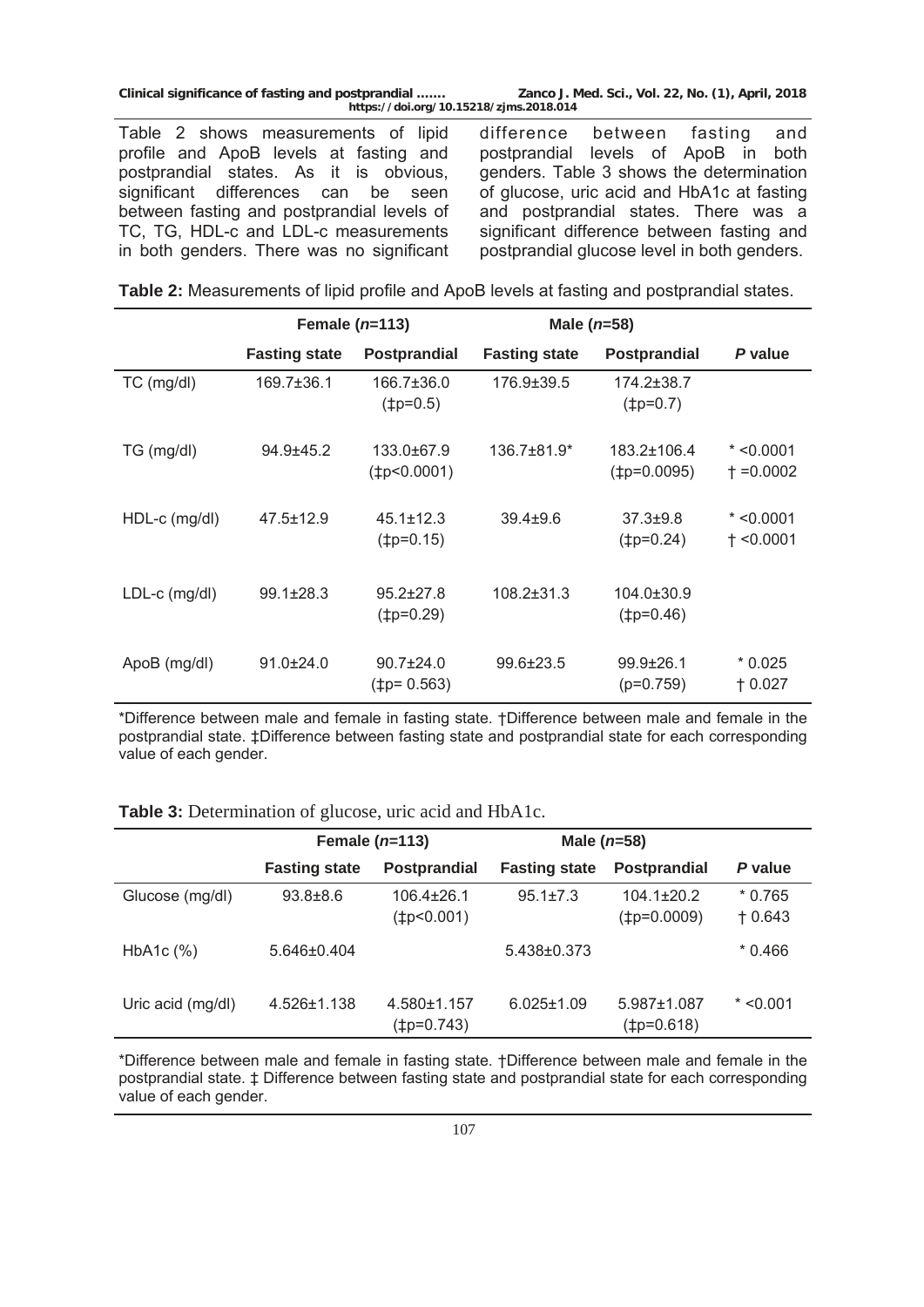|  |  | Clinical significance of fasting and postprandial |  |
|--|--|---------------------------------------------------|--|
|  |  | http://doi.org/10                                 |  |

Table 4 describes the measurements of lipid profile levels in respect to the measurement of obesity. There was a significant difference between fasting TC levels of normal BMI females (138.1 ± 26.1) and males (171.2 ± 30.6). There was a significant difference between postprandial cholesterol levels in normal BMI females  $(134.7 \pm 23.8)$  and males  $(174.5 \pm 45.7)$ . Also, there was a significant

difference between fasting levels of TG, HDL-c and ApoB in normal BMI, overweight and obese females and males. There was a significant difference between postprandial levels of TG, HDL-c and ApoB in normal BMI, overweight and obese females and males. Table 5 describes the measurements of BP with respect to the BMI.

| Table 4: Serum lipid profile levels in respect to the measurement of obesity. |  |  |  |  |  |
|-------------------------------------------------------------------------------|--|--|--|--|--|
|-------------------------------------------------------------------------------|--|--|--|--|--|

| <b>Lipid profile</b>  |                                   | <b>Fasting</b><br><b>Postprandial</b>            |                                                  |                         |                                                  |                                                   |                 |
|-----------------------|-----------------------------------|--------------------------------------------------|--------------------------------------------------|-------------------------|--------------------------------------------------|---------------------------------------------------|-----------------|
|                       |                                   | <b>Female</b>                                    | <b>Male</b>                                      | P value                 | <b>Female</b>                                    | <b>Male</b>                                       | P value         |
| <b>TC</b>             | Normal BMI                        | $138.1 \pm 26.1$                                 | 171.2±30.6                                       | < 0.001                 | $134.7\pm23.8$                                   | $169.5 \pm 30.6$                                  | < 0.001         |
| (mg/dl)               | Overweight                        | $163.3 \pm 30.1$                                 | 174.5±45.7                                       |                         | 160.4±32.9                                       | 171.9±44.8                                        |                 |
|                       | Obese                             | 183.3±33.0                                       | $187.1 + 43.2$                                   |                         | 180.4±33.3                                       | 183.2±42.3                                        |                 |
| <b>TGs</b><br>(mg/dl) | Normal BMI<br>Overweight<br>Obese | $65.5 \pm 26.7$<br>89.6±44.9<br>$107.3 + 45.8$   | 126.1.2±95.1<br>$143.4 \pm 81.4$<br>144.1±64.5   | 0.007<br>0.017<br>0.039 | 96.8±40.5<br>134.6±71.8<br>144.7±70.2            | 177.3+134.4<br>194.9±96.0<br>178.9±74.28          | < 0.001<br>0.03 |
| HDL-c                 | Normal BMI                        | $50.5 \pm 16.5$                                  | $40.7 + 12.5$                                    | 0.031                   | $47.6 + 16.6$                                    | $39.1 \pm 12.9$                                   |                 |
| (mg/dl)               | Overweight                        | $47.2 \pm 8.8$                                   | $37.4 \pm 7.3$                                   | < 0.001                 | $44.4 \pm 8.6$                                   | $34.9{\pm}7.9$                                    | < 0.001         |
|                       | Obese                             | $46.7 \pm 13.0$                                  | $39.9 + 6.9$                                     | 0.0054                  | 44.5±12.0                                        | $37.4 \pm 6.2$                                    | 0.001           |
| ApoB<br>(mg/dl)       | Normal BMI<br>Overweight<br>Obese | $69.3 \pm 15.7$<br>$85.1 \pm 21.1$<br>100.9±21.8 | $96.7 \pm 21.8$<br>$99.7 \pm 24.5$<br>103.6±25.4 | < 0.001<br>0.047        | $69.1 \pm 16.1$<br>$84.9 \pm 22.1$<br>100.6±21.5 | $96.3 \pm 22.3$<br>100.6±30.5<br>$104.0 \pm 26.7$ | < 0.001         |

| <b>Table 5:</b> Measurements of the blood pressure in respect to the body mass index. |  |  |  |
|---------------------------------------------------------------------------------------|--|--|--|
|---------------------------------------------------------------------------------------|--|--|--|

|               | SBP (mmHg)       |                  |         | DBP (mmHg)     |                 |          |  |
|---------------|------------------|------------------|---------|----------------|-----------------|----------|--|
|               | <b>Females</b>   | <b>Males</b>     | P value | <b>Females</b> | <b>DBP</b>      | P value  |  |
| Normal weight | $109.8 \pm 12.5$ | $126.2 \pm 19.7$ | 0.002   | 74.9±6.8       | $76.7{\pm}7.8$  |          |  |
| Overweight    | $119.2 \pm 18.5$ | $132.6 \pm 18.9$ | 0.024   | 78.0±9.0       | $86.4 \pm 12.3$ | 0.018    |  |
| Obese         | $131.5 \pm 19.8$ | $140.5 \pm 14.0$ | 0.039   | $82.4 \pm 9.0$ | $86.9{\pm}7.1$  | $+0.037$ |  |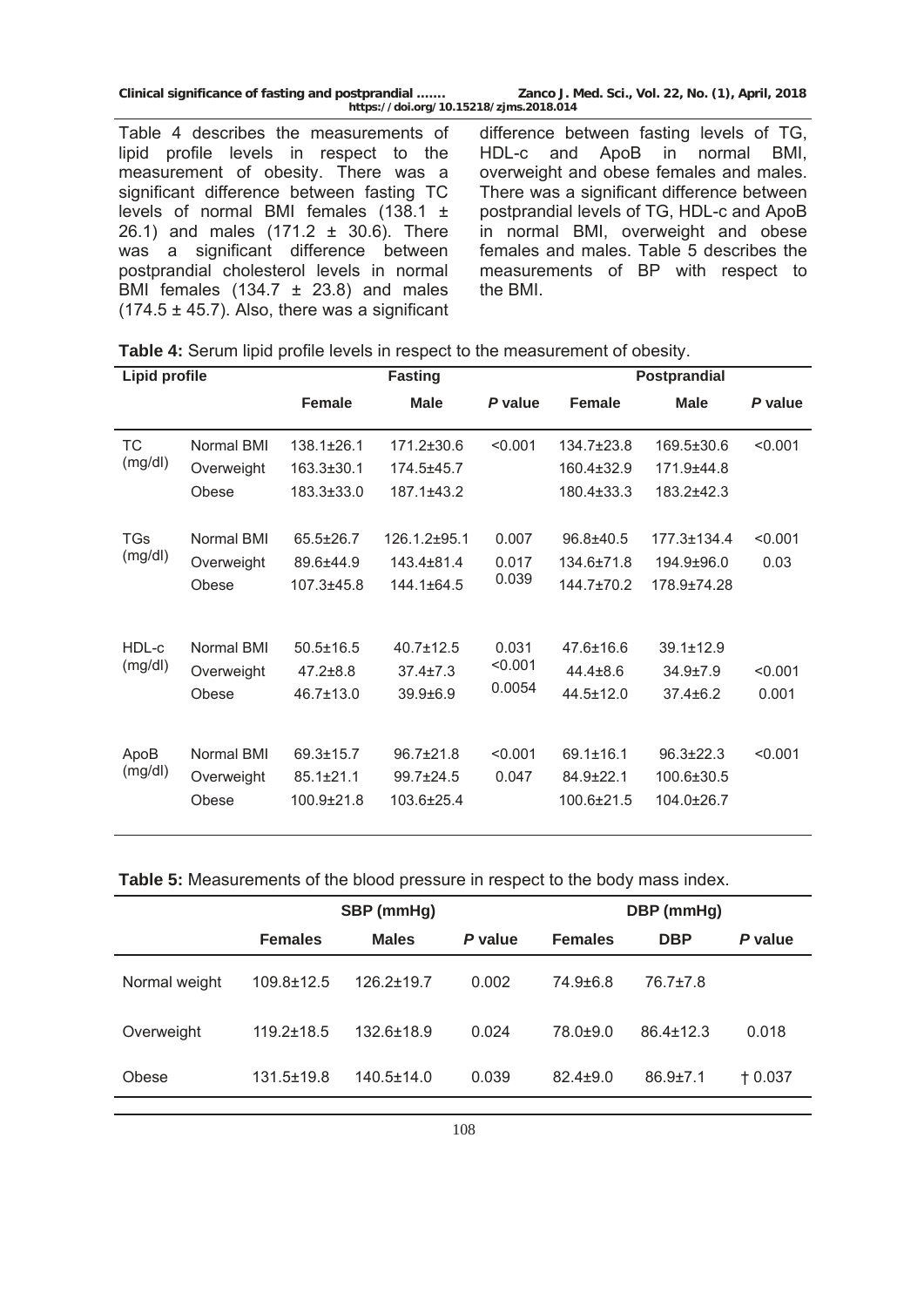Table 6 shows the correlation between different parameters under the study. It shows a comparison between TGs and ApoB and their correlation with other parameters under the study. Pearson 2-tailed correlation showed a significant direct positive correlation  $(r = 0.962)$ between ApoB and LDL-c. Also, it shows

that the correlation between WHR and postprandial TG is higher than the correlation present between BMI and postprandial TG. Figure 1[A] shows a significant  $(P = 0.05)$  positive correlation (0.2) between serum TG and BMI in females.

| Table 6: Correlations between different parameters under the study. |  |
|---------------------------------------------------------------------|--|
|                                                                     |  |

| <b>Parameters</b> | TG (mg/dl)                 |                 | ApoB (mg/dl)               |                 |  |
|-------------------|----------------------------|-----------------|----------------------------|-----------------|--|
|                   | <b>Pearson Correlation</b> | Sig, (2-tailed) | <b>Pearson Correlation</b> | Sig, (2-tailed) |  |
| $TC$ $(F)$        | 0.319                      | < 0.001         | 0.929                      | < 0.001         |  |
| $TG$ $(F)0$       | 0.871                      | < 0.001         | 0.466                      | < 0.001         |  |
| $HDL$ (F)         | 0.415                      | < 0.001         | 0.135                      | 0.79            |  |
| LDL(F)            | 0.332                      | < 0.001         | 0.957                      | < 0.001         |  |
| ApoB(F)           | 0.367                      | < 0.001         | 0.975                      | < 0.001         |  |
| TC (PP)           | 0.343                      | < 0.001         | 0.931                      | < 0.001         |  |
| TG (PP)           | 1                          |                 | 0.351                      | < 0.001         |  |
| <b>BMI</b>        | 0.03                       | 0.696           | 0.339                      | < 0.001         |  |
| Waist circum.     | 0.167                      | 0.029           | 0.446                      | < 0.001         |  |
| <b>WHR</b>        | 0.315                      | < 0.001         | 0.396                      | < 0.001         |  |
| <b>SBP</b>        | 0.26                       | 0.001           | 0.394                      | < 0.001         |  |
| <b>DBP</b>        | 0.306                      | < 0.001         | 0.397                      | < 0.001         |  |
| Glucose (F)       | 0.219                      | 0.004           | 0.046                      | 0.55            |  |

Correlation is significant at the 0.01 level (2-tailed).





6 109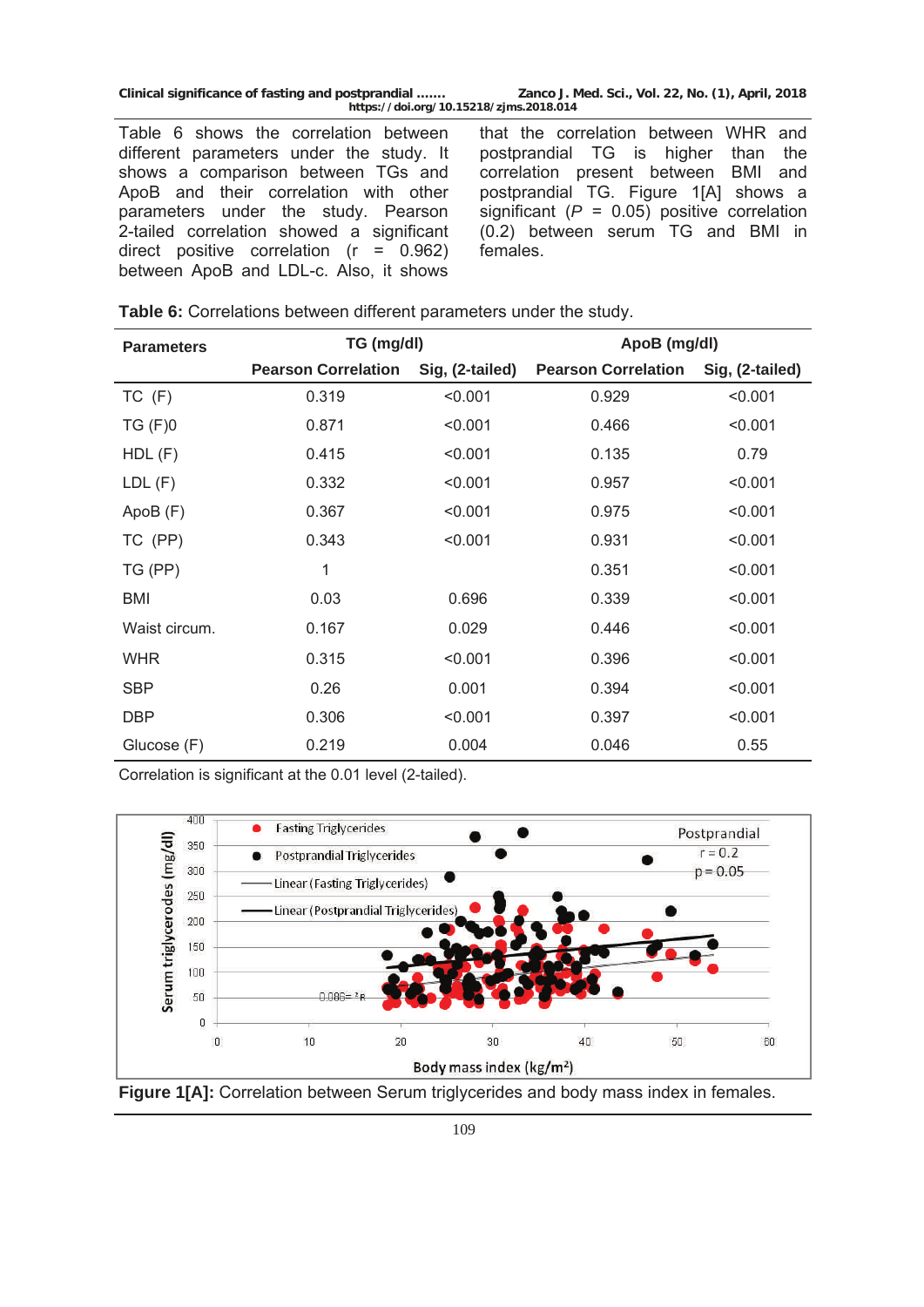Figure 1[B] shows a non-significant correlation between serum TG and BMI in males. Figure 2 shows significant correlations between fasting and postprandial serum TGs in females  $(r = 0.85)$  and males  $(r = 0.869)$ . The

increment of postprandial TG depended on the fasting levels in both genders. Figure 3 shows a significant correlation between postprandial serum ApoB levels and TGs in both genders.



**Figure1 [B]:** Correlations between Serum triglycerides and body mass index in males.



**Figure 2:** Correlation between fasting and postprandial serum triglycerides levels in both gender genders.



**Figure 3:** Correlation between postprandial serum apolipoprotein B levels and triglycerides in both genders.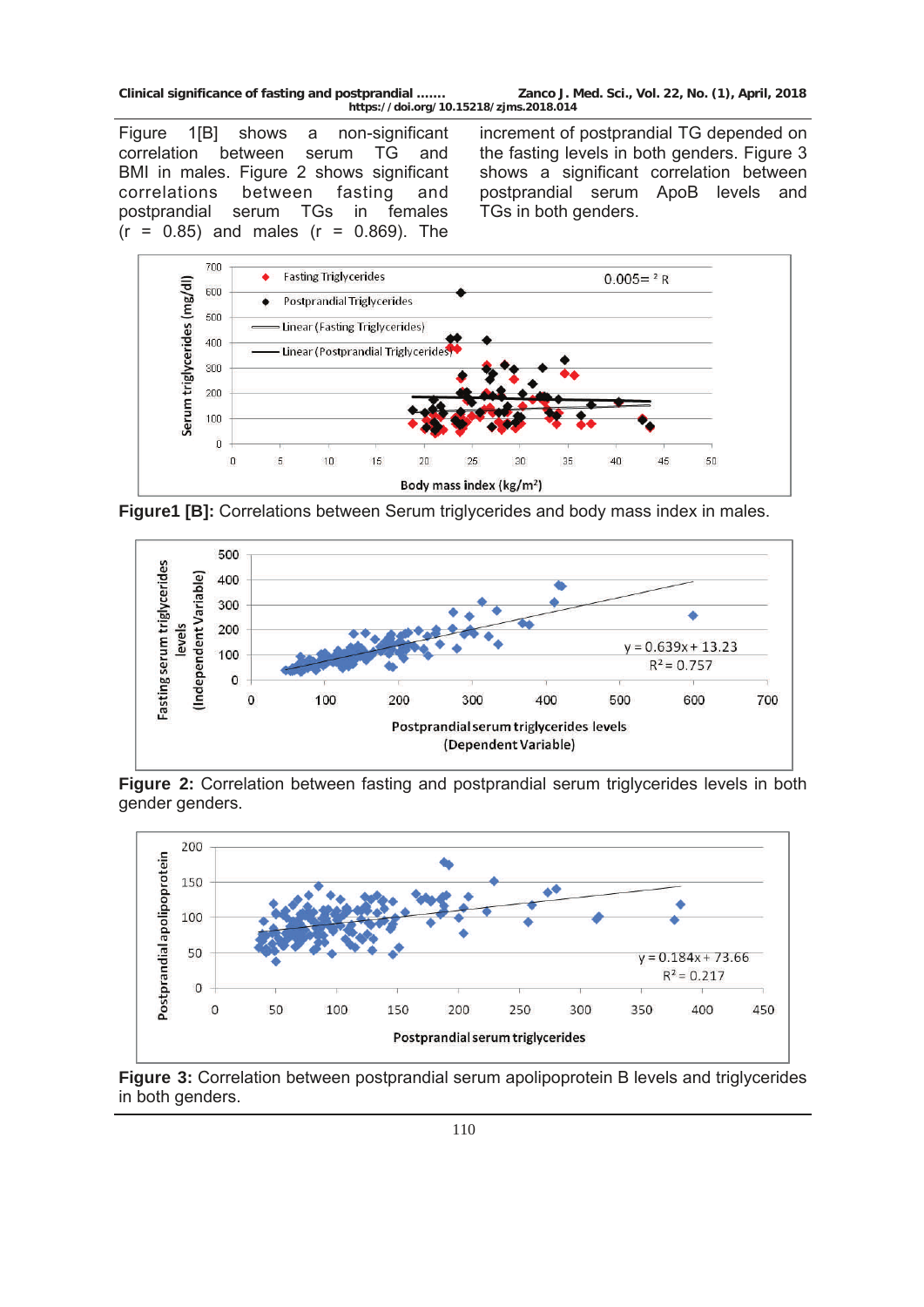Figure 4 shows a significant correlation between fasting and postprandial ApoB in both genders.

#### **Discussion**

The finding was indicating that the largest body circumference for the women was around the hips and women are likely to have a lower body pattern of fat distribution as shown in Table 1, and men are known to present preferential accumulation of adipose tissue (AT) in the abdominal visceral depot and they are likely to have abdominal or upper-body obesity.20-22 Men had a higher ratio of WHR. Gluteofemoral fat deposition, an anatomic area of adiposity that has been shown to play a protective role in the development of cardiometabolic risk, Lower body obesity in women and accumulation of fat in these areas are results of hormonal difference between men and women, especially estrogen. This hormone has a cardioprotective effect. $23-25$  The results show a significant difference between fasting and postprandial state for the value of TC, TG, HDL-c and LDL-c, while the value of fasting and postprandial ApoB is the same. The postprandial increase in TG is unequivocally (directly) due to the ingestion of meal. Decrease in the level of HDL-c in response to food intake is due to bidirectional lipid exchange between triglyceride-rich lipoprotein (TRL) and HDL

particles. Decrease in the TC levels after food intake is a result of hemodilution state produced by food and fluid intake. $16,26$ Clinical assays of ApoB measure both ApoB-100 and ApoB-48. Hence, total plasma ApoB (ApoB-100 + ApoB-48) represents the total atherogenic particle number. Therefore, measuring the number of atherogenic particles may be more biologically meaningful than the measuring cholesterol content in particles.<sup>27-30</sup> The results show that men are characterized by an overall less favorable plasma lipid profile. Estrogens have been suggested to have a favorable impact on postprandial triglyceridemia. Variation in lipoprotein lipase activity between men and women may also be implicated in the gender difference in PPL. Once again, the greater accumulation of subcutaneous fat in women than in men could play a role in the gender difference noted in the clearance of TRL after a dietary fat challenge. Also estrogens are linked to higher HDL levels. It has been suggested that the higher fasting TG in men may in some way drive their higher postprandial TG response.<sup>17</sup> The results show a significant difference between fasting and nonfasting blood glucose levels as shown in the Table 3, which is directly related to ingestion of food.26 Also, the serum uric acid levels were significantly higher in men compared to women. Uric acid measurement is



**Figure 4:** Correlations between fasting and postprandial apolipoprotein B in both genders. (Female: r = 0.976, *P* <0.001, Male: r = 0.0972, *P* <0.001)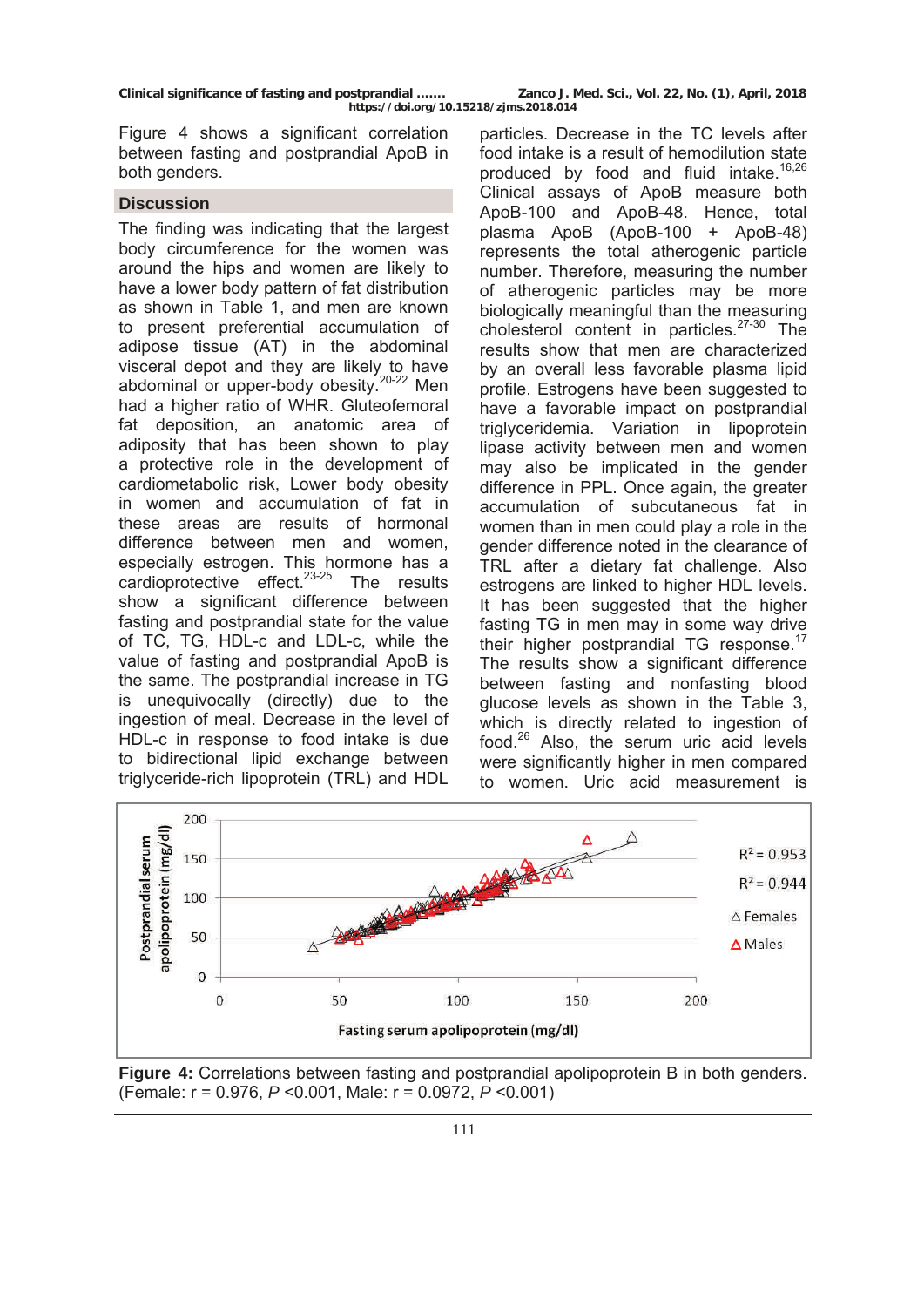of great importance because high levels mean good defense mechanism (because uric acid is a strong scavenger of nitrosative radical particularly peroxynitrite).<sup>22,31</sup> The results in Table 4 show that with increasing BMI, level of fasting and postprandial TC, TG in the serum will be increased. More AT accumulation plays an important role in the PPL and this will lead to produce a higher postprandial TG response in obese subjects.<sup>13</sup> Also the results show decrease in the HDL-c levels as BMI increased. HDL metabolism is also strongly affected by obesity because of the increased number of remnants of chylomicrons and VLDL together with impaired lipolysis. This will ultimately lead to lower levels of HDL-c and a reduction in circulating HDL particles with impairment of reversed cholesterol transport. $33$  The results also show that obesity increases risk of hypertension, and it show that respondents with BMI 30kg/ $m^2$ or greater were likely to have hypertension compared with non-obese subjects and the results in Table 5 show that men have significant higher blood pressure in comparison to women. $20$  The results show significant positive direct correlation between serum TG and BMI in women as shown in the Figure 1[A]. The correlation lines run in parallel; the line of postprandial shifted upward, which means the postprandial level increase so much compared with fasting for the same BMI. There is a non-significant correlation between serum TG and BMI in men as shown in the Figure 1[B]. The correlation lines do not run in parallel; therefore, no correlation between BMI and TG can be defined in men. This indicates that there is no link between lipemia and BMI in men. Therefore, it can be estimated that there may be another factor rather than BMI influence the postprandial TG response in men.<sup>15</sup> The results in Figure 2 show significant correlation between fasting and postprandial serum TGs in both genders. From this figure we can determine the fasting serum TG levels at any time of

estimation the serum TGs (postprandial) whatever male or female by using this equation:

Fasting TG level =  $(0.639 \times post)$ TG) + 13.236

It means that there is no need to ask the patient to be fasting for estimating TG level. There is a strong positive correlation  $(r = 0.871)$  between fasting TG and the postprandial plasma TG response. There are several previous studies which indicate that fasting TGs is the major contributor to the postprandial TG level.<sup>6,8,9</sup> The results show a significant correlation between serum levels of ApoB and TG postprandially. Therefore, it can be estimated that the serum level of ApoB is dependent on the serum level of TG postprandially, by using a simple equation the changes in the TG can be determined which is corresponding to the changes in ApoB level:

Postprandial ApoB =  $(0.184 \times$  postprandial serum TGs) + 73.661

The results show a significant correlation between fasting and postprandial ApoB in both genders as shown in Figure 4. There is no need to be fasting for estimating serum ApoB level and it can be estimated at any time of measurement and it gives the same result<sup>29, 30</sup>. Multiple regression analysis showed that there was a strong correlation between ApoB measurement and LDL-c measurement. Also, Pearson 2-tailed correlation showed significant direct positive correlation (r = 0.962) between ApoB and LDL-c. Recent data demonstrate that ApoB is a better measure of circulating LDL particle number LDL-p concentration and is a more reliable indicator of risk than LDL-c.<sup>28</sup>

### **Conclusion**

Postprandial hypertriglyceridemia which is the most clinically important part of postprandial lipemia is well related to the severity of obesity that assessed by BMI. The serum level of postprandial ApoB does not significantly differ from the corresponding fasting levels. Therefore,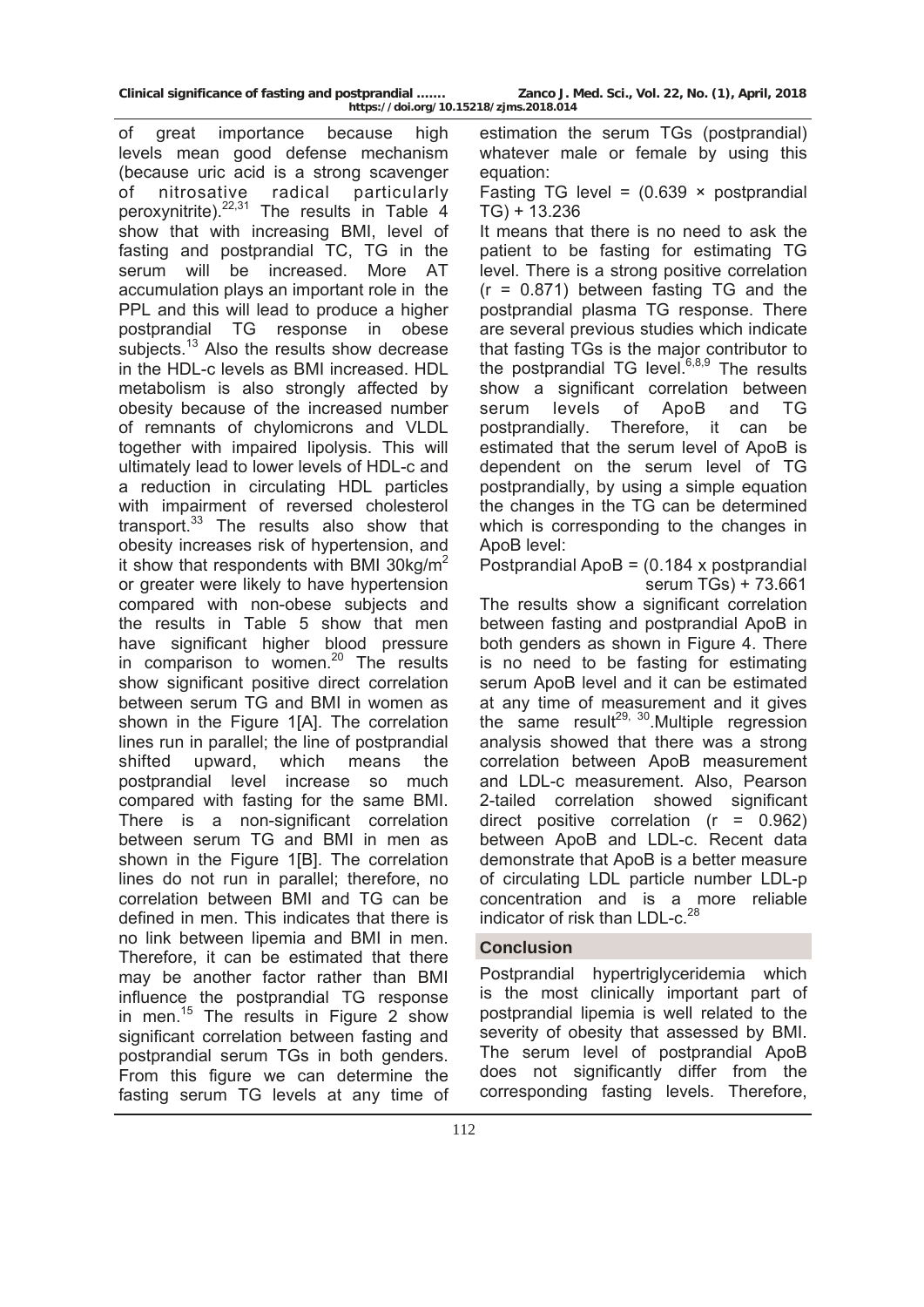**Clinical significance of fasting and postprandial ……. Zanco J. Med. Sci., Vol. 22, No. (1), April, 2018** 

**https://doi.org/10.15218/zjms.2018.014**

it is possible to assess the levels of atherogenic lipid at any time without need fasting state. Moreover, determination of serum ApoB gives us a clue about the status of TGs or LDL-c. Apolipoprotein B is a more reliable indicator of CVD than LDL-c and it is not affected by fasting. The response of PPL in obese individuals is a gender based effect, i.e., men are more vulnerable to cardiovascular events. PPL response is extended to include a significant increase serum levels of uric acid, which again this effect is gender-based. This study elaborates equations by which it can be possible to predict fasting levels of TGs from the postprandial levels. The correlation between WHR and postprandial TG is higher than the correlation present between BMI and postprandial TG.

#### **Competing interests**

The authors declare that they have no competing interests.

### **References**

- 1. Ballantyne C, Arroll B, Shepherd J. Lipids and CVD management: towards a global consensus. Eur Heart J 2005; 26 (21):2224-31.
- 2. Yuan G, Al-Shali KZ, Hegele RA. Hypertriglyceridemia: its etiology, effects and treatment. CMAJ 2007; 176 (8):1113-20.
- 3. Freiberg JJ, Tybjaerg-Hansen A, Jensen JS, Nordestgaard BG. Nonfasting Triglycerides and Risk of Ischemic Stroke in the General Population. JAMA 2008; 300 (18):2142-52.
- 4. Ntyintyane LM, Panz VR, Raal FJ, Gill GV. Postprandial lipaemia, metabolic syndrome and LDL particle size in urbanised South African blacks with and without coronary artery disease. QJM 2008; 101 (2):111-9.
- 5. Stenger C, Hanse M, Pratte D, Mbala ML, Akbar S, Koziel V, et al. Up-regulation of hepatic lipolysis stimulated lipoprotein receptor by leptin: a potential lever for controlling lipid clearance during the postprandial phase. FASEB J 2010; 24 (11):4218-28.
- 6. Sandeep B, Julie EB, Rifai N, Samia M, Frank MS, Paul MR. Fasting Compared With Nonfasting Triglycerides and Risk of Cardiovascular Events in Women. JAMA 2007; 298(3):309-16.
- 7. Matsumoto S, Gotoh N, Hishinuma S, Abe Y, Shimizu Y, Katano Y, et al. The role of hypertriglyceridemia in the development of atherosclerosis and endothelial dysfunction. Nutrients 2014; 6(3):1236-50.
- 8. Paloma AV, Daniel CR, Roopa M, Liliana MH, Ivette CB, Oscar PM, et al. Factors associated with postprandial lipemia and apolipoprotein A-V levels in individuals with familial combined hyperlipidemia. BMC Endocrine Disorders 2014; 14(1):43.
- 9. Ridker PM. Fasting versus nonfasting triglycerides and the prediction of cardiovascular risk: Do we need to revisit the oral triglyceride tolerance test? Clin Chem 2008; 54(1):11-3.
- 10. Zilversmit DB. Atherogenesis: a postprandial phenomenon. Circulation 1979; 60(3):473-85.
- 11. Zheng C, Ikewaki K, Walsh BW, Sacks FM. Metabolism of apoB lipoproteins of intestinal and hepatic origin during constant feeding of small amounts of fat. J Lipid Res 2006; 47(8):1771-9.<br>12. Parthasarathy S. Lipolysis Needed f
- Parthasarathy S. Lipolysis Needed for Chylomicron Uptake? Arterioscler Thromb VascBiol 2010; 30:5-6.
- 13. Cox-York KA, Sharp TA, Stotz SA, Bessesen DH, Pagliassotti MJ, Horton TJ. The effects of sex, metabolic syndrome and exercise on postprandial lipemia. Metabolism 2013; 62 (2): 244-54.
- 14. Juan FAD, Javier DL, Pablo PM, Antonio GR, Carmen M, Gracia MQN, et al. Hypertriglyceridemia Influences the Degree of Postprandial Lipemic Response in Patients with Metabolic Syndrome and Coronary Artery Disease: From the Cordioprev Study. PLoS ONE 2014; 9(5):e96297.
- 15. Nadia A, Boumediene KM. Effect of Overweight and Obesity on Postprandial Lipemia among the Subjects with Type 2 Diabetes. Diabetes Metab J 2012; 3(2):5.
- 16. Langsted A, Freiberg JJ, Nordestgaard BG. Fasting and nonfasting lipid levels: influence of normal food intake on lipids, lipoproteins, apolipoproteins, and cardiovascular risk prediction: Circulation 2008; 118(20):2047-56.
- 17. Garcia-Rios A, Delgado-Lista J, Perez-Martinez P, Delgado-Casado N, Perez-Jimenez F, Lopez-Miranda J. Relevance of Postprandial Lipemia in Metabolic Syndrome. CurrVascPharmacol 2013; 11(6):920-7.
- 18. Grundy SM, Cleeman JI, Daniels SR, Donato KA, Eckel RH, Franklin BA, et al. Diagnosis and management of the metabolic syndrome: an American Heart Association/ National Heart, Lung, and Blood Institute scientific statement. Curr Opin Cardiol 2006; 21(1):1-6.
- 19. Després PJ, Poirier P, Bergeron J, Tremblay A, Lemieux I, Alméras N. From individual risk factors and the metabolic syndrome to global cardiometabolic risk. Europ Heart J Suppl 2008; 10(Supplement B):B24-33.
- 20. Janghorbani M, Amini M, Willett WC, Mehdi Gouya M, Delavari A, Alikhani S, et al. First nationwide survey of prevalence of overweight, underweight, and abdominal obesity